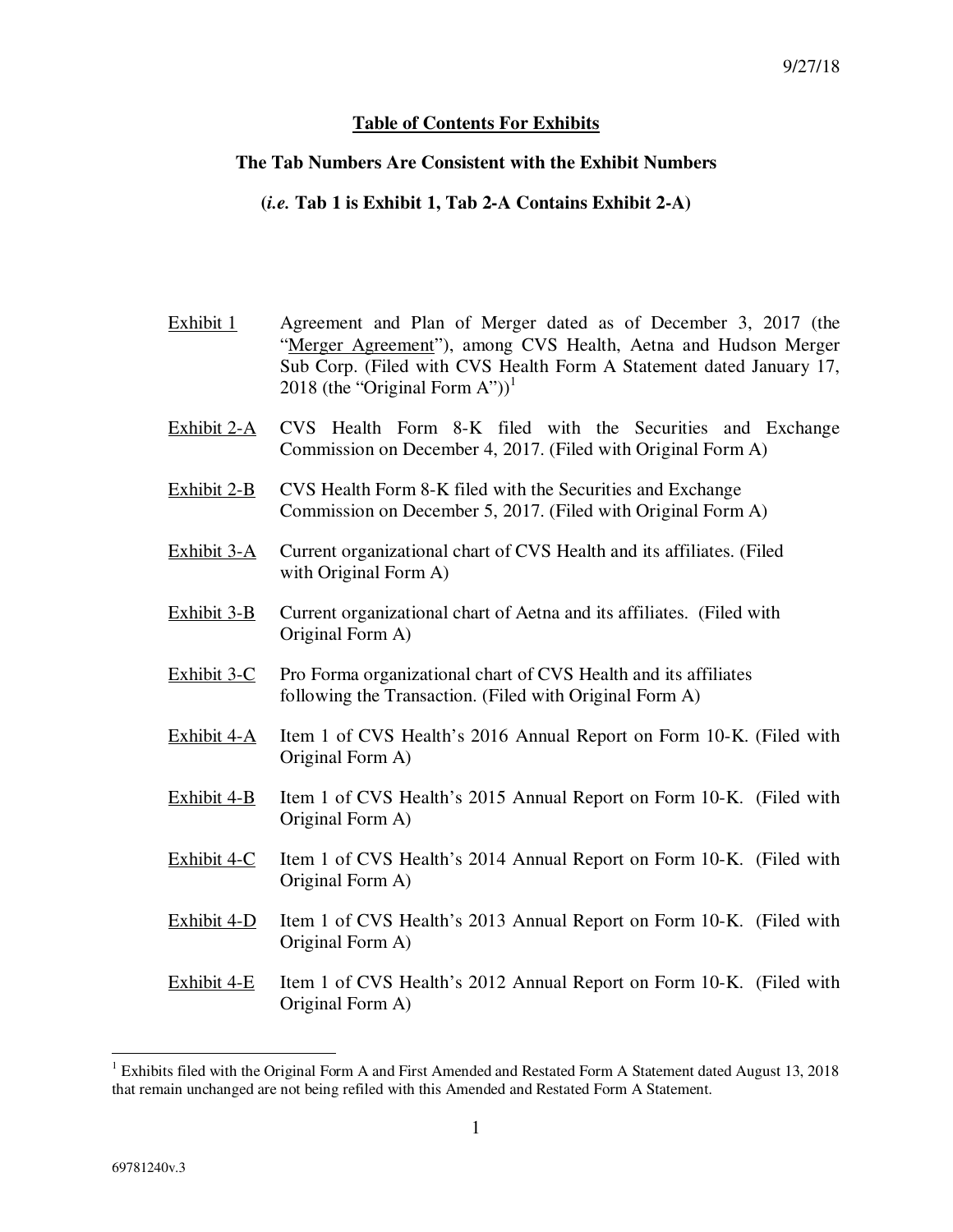- Exhibit 5-A Aetna's 2016 Annual Report to Stockholders on Form 10-K (Filed with Original Form A)
- Exhibit 5-B Aetna's 2015 Annual Report to Stockholders on Form 10-K. (Filed with Original Form A)
- Exhibit 5-C Aetna's 2014 Annual Report to Stockholders on Form 10-K. (Filed with Original Form A)
- Exhibit 5-D Aetna's 2017 Annual Report to Stockholders on Form 10-K.
- Exhibit 6 CVS Health's Quarterly Report on Form 10-Q for the quarter ended September 30, 2017. (Filed with Original Form A)
- Exhibit 7-A Directors and Executive Officers of CVS Health (Filed with Amended and Restated Form A dated August 13, 2018 ("First Amended and Restated Form  $A^{\prime\prime})^2$
- Exhibit 7-B Directors and Executive Officers of CVS Pharmacy (Filed with the First Amended and Restated Form  $A^3$
- Exhibit 8-A NAIC Biographical Affidavits of Directors and Executive Officers of CVS Health. *The Applicant is requesting confidential treatment with respect to the personal information in the biographical affidavits and is filing redacted biographical affidavits with the complete confidential biographical affidavits filed under separate cover. (Filed with the First Amended and Restated Form A)*<sup>4</sup>
- Exhibit 8-B NAIC Biographical Affidavits of Directors and Executive Officers of CVS Pharmacy. *The Applicant is requesting confidential treatment with respect to the personal information in the biographical affidavits and is filing redacted biographical affidavits with the complete confidential biographical affidavits filed under separate cover. (Filed with the First Amended and Restated Form A)* <sup>5</sup>

 $\overline{a}$ 

<sup>&</sup>lt;sup>2</sup> Updated with list provided to Insurance Department under cover of letter dated June 8, 2018.

 $3$  Updated with list provided to Insurance Department under cover of letter dated June 8, 2018.

<sup>&</sup>lt;sup>4</sup> Redacted biographical affidavits updated to include those biographical affidavits provided to the Insurance Department under cover of letter dated February 21, 2018. Both redacted and unredacted biographical affidavits have been updated to include Mr. Derica Rice and Mr. Kevin Hourican whose biographical affidavits were included with the updated list of directors and executive officers provided to the Insurance Department under cover of letter dated June 6, 2018. Ms. Foulkes, who resigned, has been removed.

<sup>&</sup>lt;sup>5</sup> Ms. Foulkes, who has resigned, has been removed.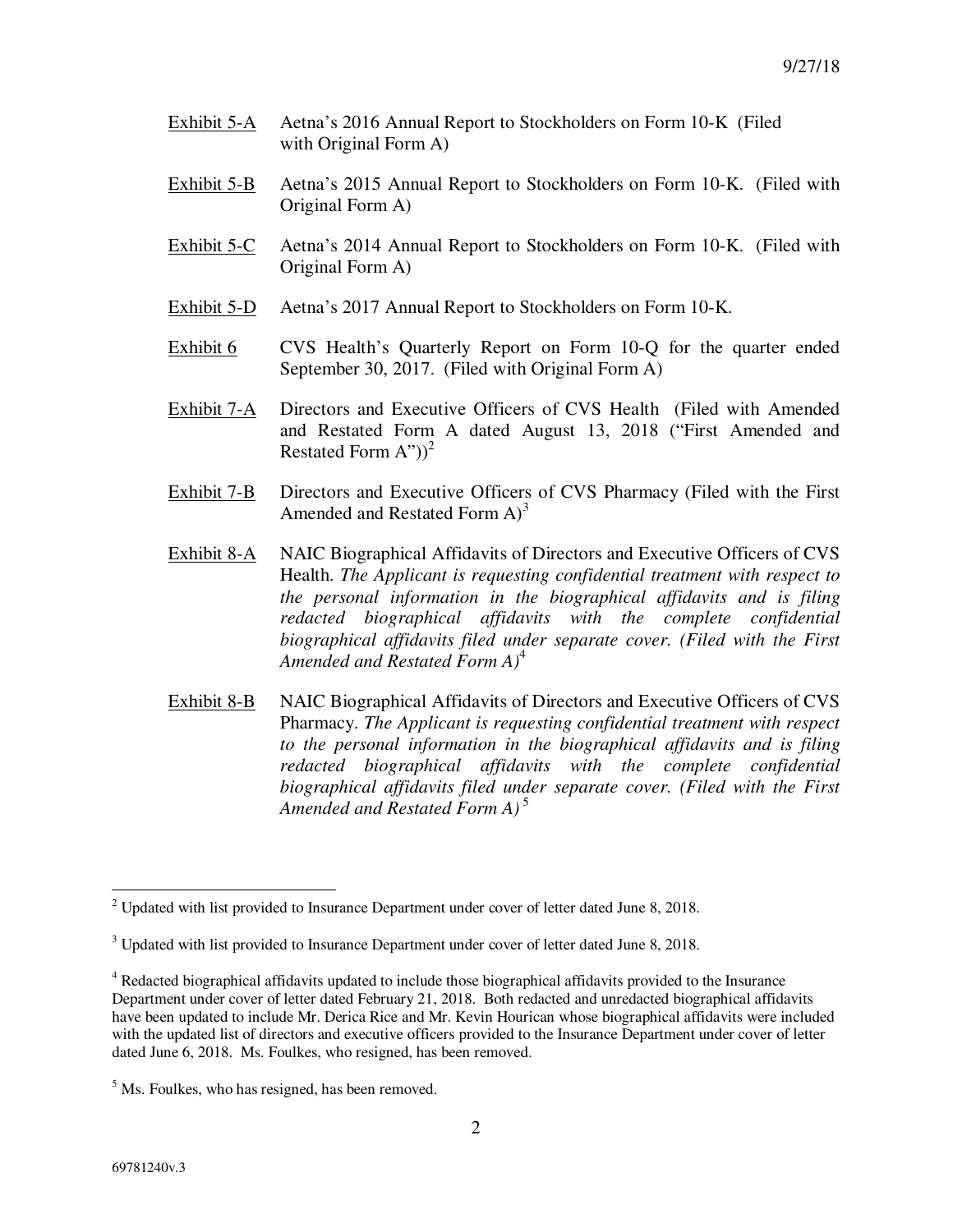- Exhibit 9-A Bridge Facility Commitment Letter, dated December 3, 2017, among CVS Health, Barclays Bank PLC, Goldman Sachs Bank USA, Goldman Sachs Lending Partners LLC, Bank of America, N.A. and Merrill Lynch, Pierce, Fenner & Smith Incorporated. (Filed with Original Form A)
- Exhibit 9-B Joinder to Bridge Facility Commitment Letter, dated December 15, 2017, among CVS Health, Barclays Bank PLC, Goldman Sachs Bank USA, Goldman Sachs Lending Partners LLC, Bank of America, N.A., Merrill Lynch, Pierce, Fenner & Smith Incorporated and each of the Additional Commitment Parties party thereto. (Filed with Original Form A)
- Exhibit 9-C Term Loan Agreement, dated as of December 15, 2017, by and among CVS Health, the lenders party thereto and Barclays Bank PLC, as administrative agent. (Filed with Original Form A)
- Exhibit 9-D CVS Health Form 8-K filed with the Securities and Exchange Commission on December 19, 2017. (Filed with Original Form A)
- Exhibit 10-A CVS Health's 2016 Annual Report to Stockholders (including audited consolidated Financial Statements and the independent public accounting firm's report thereon) and CVS Health Form 10-K Filed with the SEC For Fiscal Year Ended December 31, 2016. (Filed with Original Form A)
- Exhibit 10-B CVS Health's 2015 Annual Report to Stockholders (including audited consolidated Financial Statements and the independent public accounting firm's report thereon) and CVS Health Form 10-K Filed with the SEC For Fiscal Year Ended December 31, 2015. (Filed with Original Form A)
- Exhibit 10-C CVS Health's 2014 Annual Report to Stockholders (including audited consolidated Financial Statements and the independent public accounting firm's report thereon) and CVS Health Form 10-K Filed with the SEC For Fiscal Year Ended December 31, 2014. (Filed with Original Form A)
- Exhibit 10-D CVS Health's 2013 Annual Report to Stockholders (including audited consolidated Financial Statements and the independent public accounting firm's report thereon) and CVS Health Form 10-K Filed with the SEC For Fiscal Year Ended December 31, 2013. (Filed with Original Form A)
- Exhibit 10-E CVS Health's 2012 Annual Report to Stockholders (including audited consolidated Financial Statements and the independent public accounting firm's report thereon) and CVS Health Form 10-K Filed with the SEC For Fiscal Year Ended December 31, 2012. (Filed with Original Form A)
- Exhibit 11 CVS Health Investor Fact Sheet and Investor Presentation December 4, 2017. (Filed with Original Form A)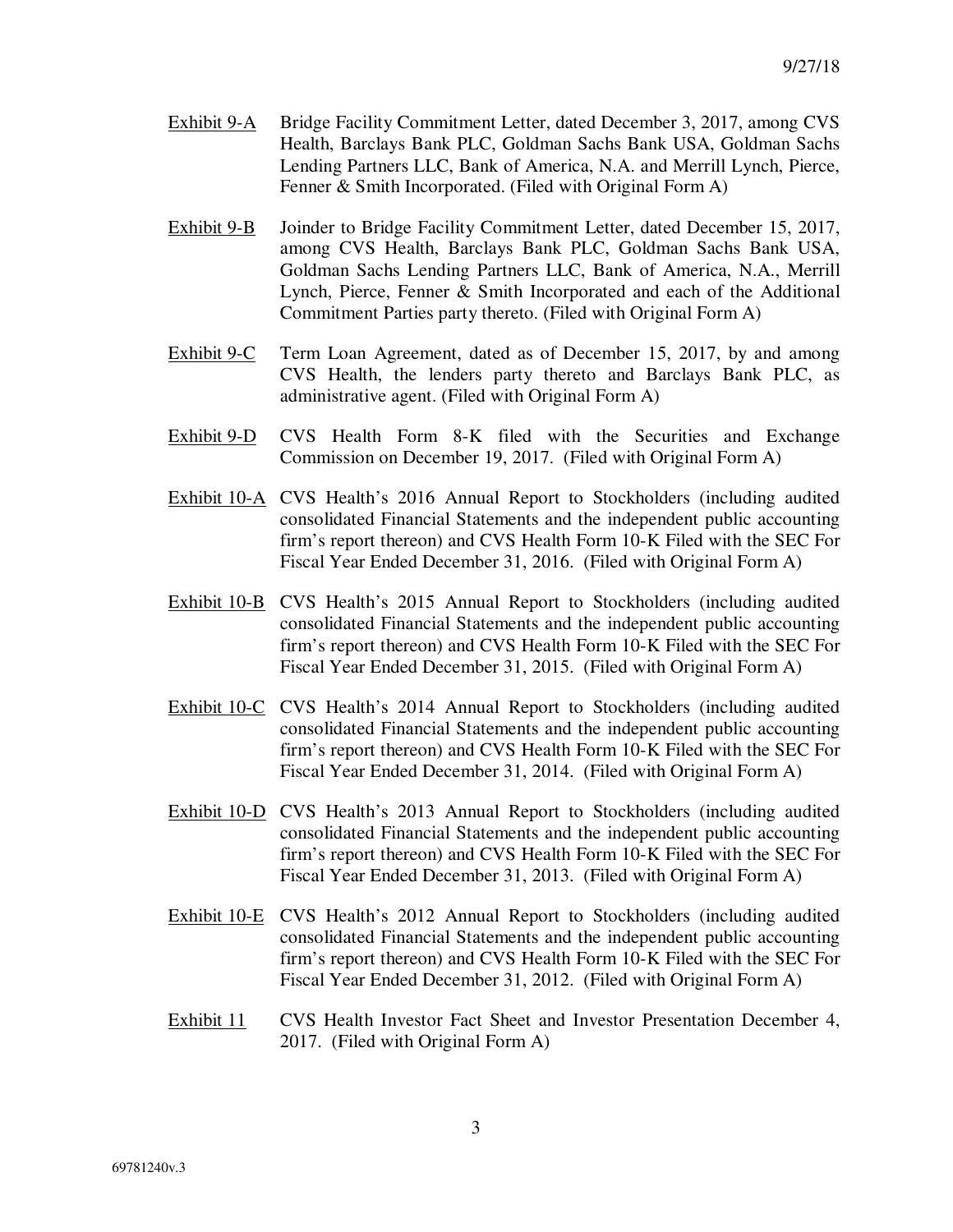- Exhibit 12 Financial Projections of the Domestic Insurers (Updated) $<sup>6</sup>$ </sup>
- Exhibit 13 Cash Flow Projections of CVS Health. (Filed with Original Form A)
- Exhibit 14 Business Plans of the Domestic Insurers. (Filed with Original Form A)
- Exhibit 15-A Annual Statements of Aetna Life Insurance Company For Years 2014- 2016. (Filed with Original Form A)
- Exhibit 15-B Annual Statements of Aetna Insurance Company of Connecticut For Years 2014-2016. (Filed with Original Form A)
- Exhibit 15-C Annual Statements of Aetna Health and Life Insurance Company For Years 2014-2016. (Filed with Original Form A)
- Exhibit 15-D Annual Statements of Aetna Health Inc. (a Connecticut corporation) For Years 2014-2016. (Filed with Original Form A)
- Exhibit 15-E Annual Statements of Aetna Better Health Inc. (a Connecticut corporation) For Years 2014-2016. (Filed with Original Form A)
- Exhibit 15-F Annual Statements for the Domestic Insurers for 2017 (Filed with the First Amended and Restated Form  $A^2$
- Exhibit 15-G Quarterly Statements for the Domestic Insurers for the Quarter Ended June 30, 2018
- Exhibit 16 Competitive Impact Analysis of the Transaction in the State of Connecticut. (Updated) $8^8$
- Exhibit 17 Form S-4 Registration Statement Filed with the SEC on January 4, 2018. (Filed with Original Form A)
- Exhibit 18-A Financial Strength and Debt Ratings of the Applicant. (Filed with Original Form A)
- Exhibit 18-B Financial Strength and Debt Ratings of Aetna and the Domestic Insurers. (Filed with Original Form A)

<sup>&</sup>lt;sup>6</sup> The ALIC financial projections have been updated from those provided to the Department under cover of letter dated August 31, 2018 to provide for the Divestiture. The remainder of the Domestic Insurer financial projections remain the same.

 $<sup>7</sup>$  Filed with the Applicant's May 14, 2018 Form A response to comments.</sup>

 $8 \text{ Exhibit } 16$  has been updated to include the Divestiture.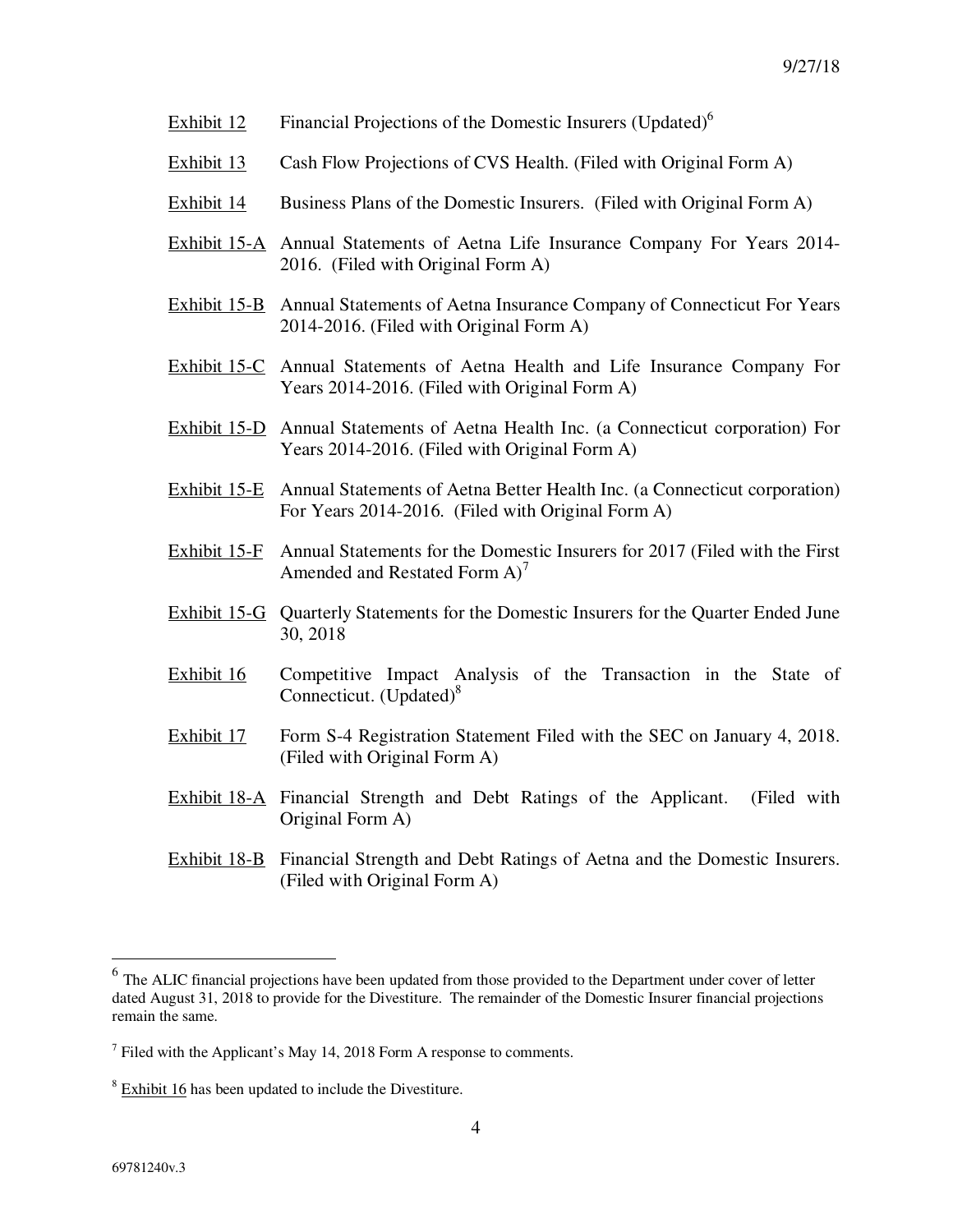- Exhibit 19 Material Litigation and Investigations of the Applicant. (Filed with the First Amended and Restated Form  $A$ <sup>9</sup>
- Exhibit 20 List of Regulatory Filings of the Applicant. (Filed with Original Form A)
- Exhibit 21 State of Connecticut Form A Checklist. (Filed with Original Form A)
- Exhibit 22 Redacted Disclosure Schedules to The Merger Agreement (Filed under cover of letter dated August 15, 2018 as a supplement to the First Amended and Restated Form A).<sup>10</sup>
- Exhibit 23 Company Organizational Documents (as defined in the Merger Agreement) (Filed with the First Amended and Restated Form A)
- Exhibit 24 Parent Organizational Documents (as defined in the Merger Agreement) (Filed with the First Amended and Restated Form  $A$ )<sup>11</sup>
- Exhibit 25 Directors and Executive Officers of the Domestic Insurers (Filed with the First Amended and Restated Form  $A$ <sup>12</sup>
- Exhibit 26 Biographical Affidavits of the Directors and Executive Officers of the Domestic Insurers. *The Applicant is requesting confidential treatment with respect to the personal information in the biographical affidavits and is filing redacted biographical affidavits with the complete confidential biographical affidavits filed under separate cover. (Filed with the First Amended and Restated Form A)*<sup>13</sup>
- Exhibit 27 CVS Health Form 8-K regarding the long term financing obtained March 6, 2018 by CVS Health. (Filed with the First Amended and Restated Form  $A)^{14}$

<sup>&</sup>lt;sup>9</sup> The information included is from CVS Health's Form 10-Q for period ended June 30, 2018 and Annual Report to Stockholders for the Year Ended December 31, 2017.

 $10$  Included in the Company (Aetna's) Disclosure Schedules is the detailed description of a contemplated employee retention program and the description of fines and their amounts requested in the Insurance Department's July 31, 2018 request letter to the Applicant.

 $11$  The Applicant has included the Articles and Bylaws that CVS Health provided to Aetna at the time of the Merger Agreement, as well as the Articles and Bylaws of CVS Health subsequently amended as described in the Form 8-K included with this Exhibit.

 $12$  Filed with the Applicant's May 14, 2018 Form A response to comments.

<sup>&</sup>lt;sup>13</sup> Filed with the Applicant's May 14, 2018 Form A response to comments and as subsequently updated under cover of letter dated July 20, 2018.

 $14$  Filed with the Applicant's May 14, 2018 Form A response to comments.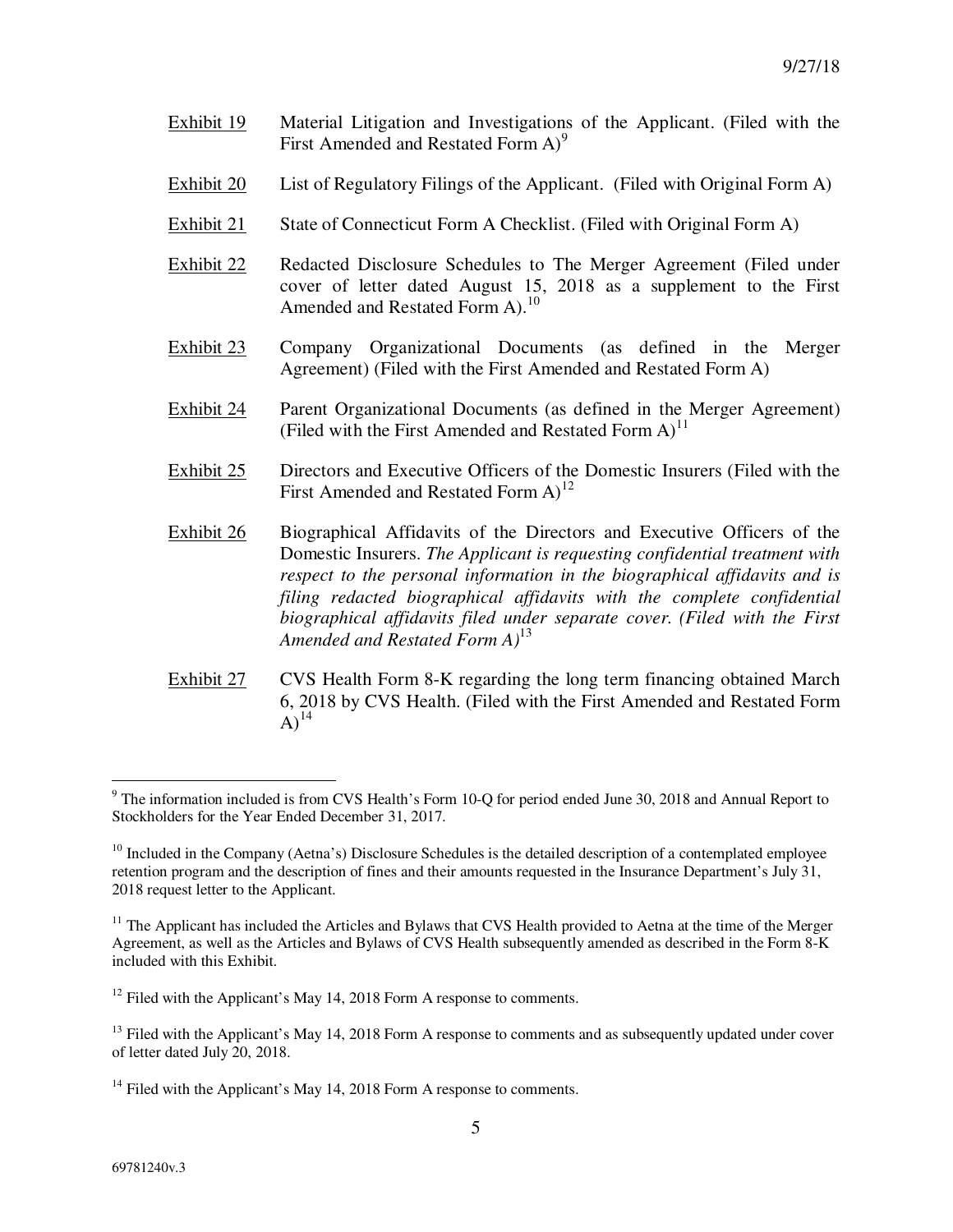- Exhibit 28 CVS Health Deleveraging Slides. (Filed with the First Amended and Restated Form  $A$ <sup>15</sup>
- Exhibit 29 A.M. Best Description of Leverage. (Filed with the First Amended and Restated Form  $A$ <sup>16</sup>
- Exhibit 30 Documentation of anticipated cash demands including a debt payment schedule over the next 5 years with the amounts broken down by source. (Filed with the First Amended and Restated Form  $A$ )<sup>17</sup>
- Exhibit 31 Capital Management Plan. (Filed with the First Amended and Restated Form  $A$ <sup>18</sup>
- Exhibit 32 CVS Health Corporate governance guidelines. (Filed with the First Amended and Restated Form  $A$ <sup>19</sup>
- Exhibit 33 February 1, 2018 Form 8-K regarding the second request received from the Department of Justice(Filed with the First Amended and Restated Form  $\overline{A}$ <sup>20</sup>
- Exhibit 34 Overview of the types of items requested in a second request. (Filed with the First Amended and Restated Form A)<sup>21</sup>
- Exhibit 35 Redacted HSR Filing Statements for Aetna and CVS Health. (Filed with the First Amended and Restated Form  $A^{22}$
- Exhibit 36 CVS Health Information Security Controls. (Filed with the First Amended and Restated Form  $A^{23}$

<sup>19</sup> Filed with the Applicant's May 14, 2018 Form A response to comments.

-

<sup>&</sup>lt;sup>15</sup> Filed with the Applicant's May 14, 2018 Form A response to comments.

<sup>&</sup>lt;sup>16</sup> Filed with the Applicant's May 14, 2018 Form A response to comments.

 $17$  Filed with the Applicant's July 24, 2018 Form A response to comments.

<sup>&</sup>lt;sup>18</sup> Filed with the Applicant's May 14, 2018 Form A response to comments.

 $20$  Filed with the Applicant's May 14, 2018 Form A response to comments.

<sup>&</sup>lt;sup>21</sup> Filed with the Applicant's May 14, 2018 Form A response to comments.

<sup>&</sup>lt;sup>22</sup> Redactions of Item 4(c) and 4(d) document lists and Items 5 dollar amounts which are confidential.

 $^{23}$  Filed with the Applicant's May 14, 2018 Form A response to comments.